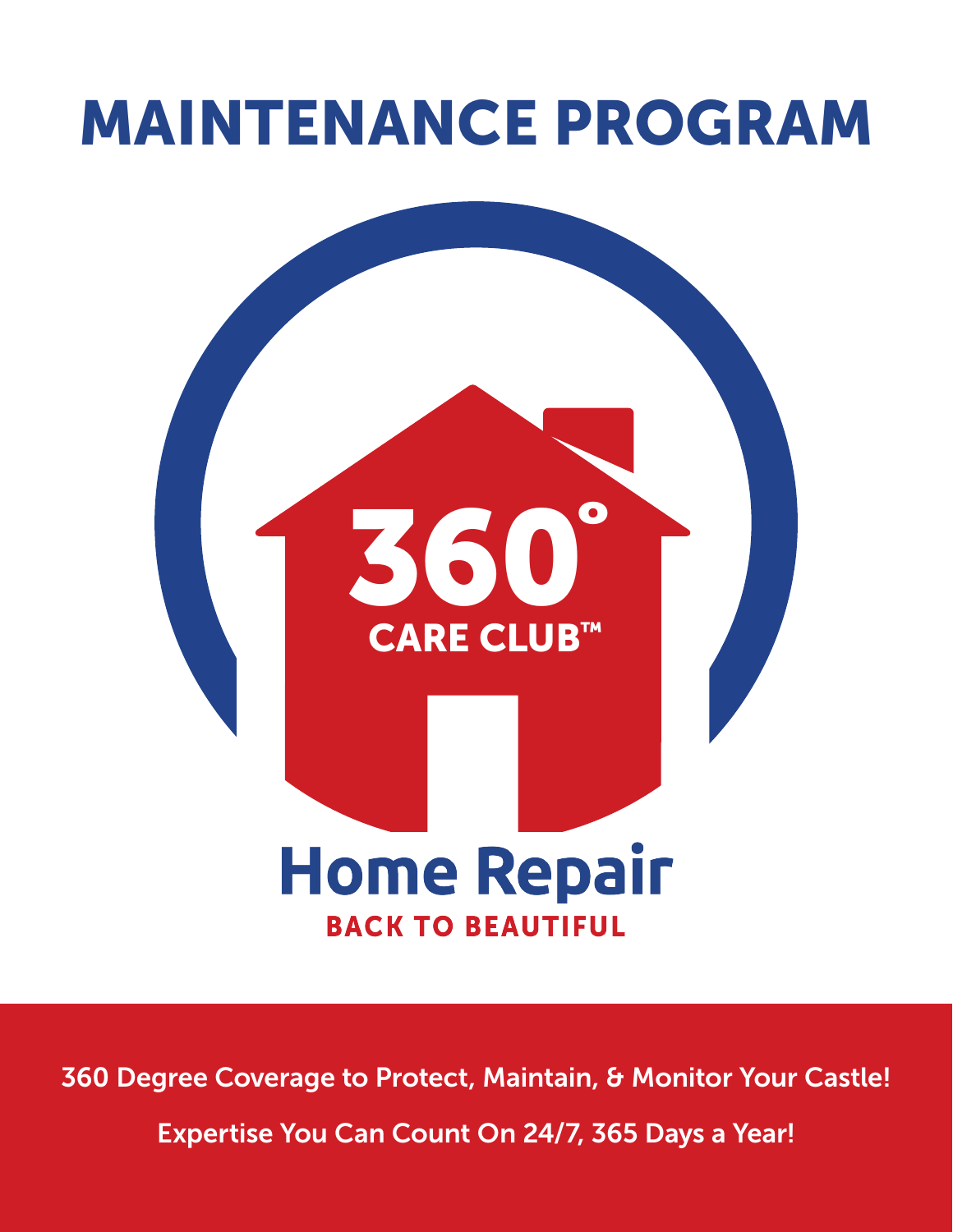

1-877-RED-HOUSE (1-877-733-4687) www.HomeRepair.com | info@HomeRepair.com

|                                                                                                                               | 360° Blue<br>Circle Care™ | 360° Silver<br>Circle Care™ | 360° Gold<br>Circle Care™ | 360° Platinum<br>Circle Care™ |  |
|-------------------------------------------------------------------------------------------------------------------------------|---------------------------|-----------------------------|---------------------------|-------------------------------|--|
| <b>Weather Monitoring</b>                                                                                                     | <b>YES</b>                | <b>YES</b>                  | <b>YES</b>                | <b>YES</b>                    |  |
| <b>Condition Documentation</b>                                                                                                | <b>YES</b>                | <b>YES</b>                  | <b>YES</b>                | <b>YES</b>                    |  |
| <b>Free Inspections After "Monitored Alerts"</b>                                                                              | <b>YES</b>                | <b>YES</b>                  | <b>YES</b>                | <b>YES</b>                    |  |
| <b>Priority Service</b>                                                                                                       | <b>YES</b>                | <b>YES</b>                  | <b>YES</b>                | <b>YES</b>                    |  |
| <b>Waived Diagnostic Fees</b>                                                                                                 | <b>YES</b>                | <b>YES</b>                  | <b>YES</b>                | <b>YES</b>                    |  |
| Homeowners Insurance Coverage & Carrier<br><b>Review with Recommendations by a</b><br><b>Licensed Public Adjuster / Agent</b> | <b>YES</b>                | <b>YES</b>                  | <b>YES</b>                | <b>YES</b>                    |  |
| <b>Guaranteed Acceptance to Manage</b><br><b>Insurance Losses</b>                                                             | <b>YES</b>                | <b>YES</b>                  | <b>YES</b>                | <b>YES</b>                    |  |
| <b>18-Point Annual Roof Inspection</b>                                                                                        |                           | <b>YES</b>                  | <b>YES</b>                | <b>YES</b>                    |  |
| <b>Clean Minor Debris from Behind Chimneys,</b><br><b>Skylights &amp; Walls</b>                                               |                           | <b>YES</b>                  | <b>YES</b>                | <b>YES</b>                    |  |
| Clean 31' to 150' of Gutter                                                                                                   |                           | <b>YES</b>                  | <b>YES</b>                | <b>YES</b>                    |  |
| Discount on Future Maintenance &<br><b>Repair Services</b>                                                                    |                           | 5%                          | 10%                       | 15%                           |  |
| 32-Point Annual Roof & Exterior<br>"Walls" Inspection                                                                         |                           |                             | <b>YES</b>                | <b>YES</b>                    |  |
| Pressure Wash up to 400 SF                                                                                                    |                           |                             | <b>YES</b>                | <b>YES</b>                    |  |
| <b>Re-Screen 1 Window or Sliding Door Screen</b>                                                                              |                           |                             | <b>YES</b>                | <b>YES</b>                    |  |
| 40-Point Annual Roof, Exterior "Walls"<br>& Homes Interior Inspection                                                         |                           |                             |                           | <b>YES</b>                    |  |
| <b>Replace Batteries in up to 5 Smoke/CO2</b><br><b>Detectors</b>                                                             |                           |                             |                           | <b>YES</b>                    |  |
| <b>Replace 1 Furnace Filter with Premium</b><br><b>Grade Filter</b>                                                           |                           |                             |                           | <b>YES</b>                    |  |
| <b>Dryer Vent Connection Cleaning</b>                                                                                         |                           |                             |                           | <b>YES</b>                    |  |